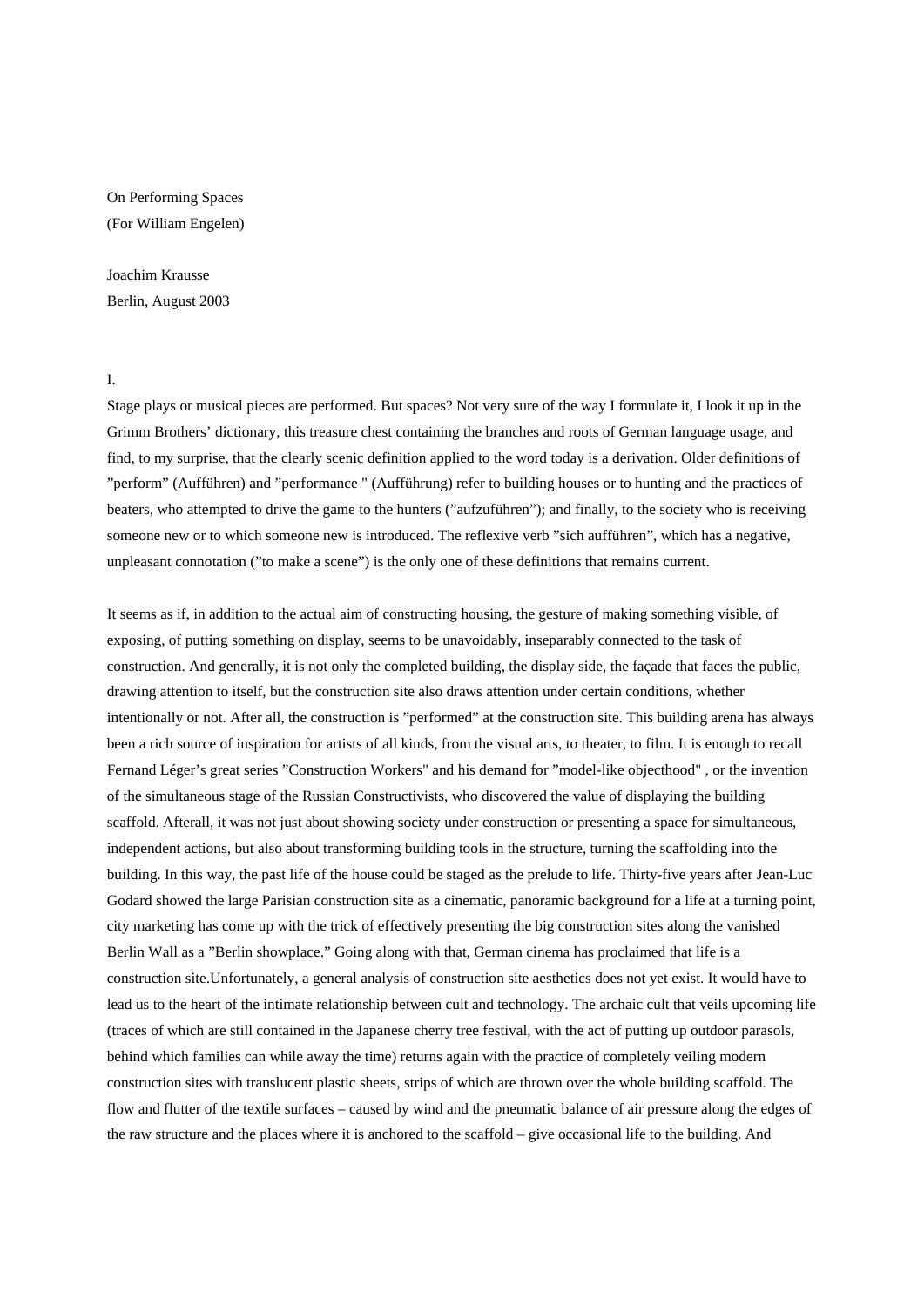although the whole thing is only meant to be a practical duster, the observer can see a gesture in it, which shows that the site is caught in transition. The public fascination, which arose when Christo wrapped the Berlin Reichstag, revived a great deal of this mystery in the right context, at the right time. The masses of visitors who experienced this presentation of a building at the time the entire city was undergoing a transformation would not have considered the archaic aspects of the wrapped revelation, but probably had an impression of an odd transformation, which they themselves had become part of. In German cultural traditions, the Richtfest and the Maypole with its decorations are references to archaic cult rituals, which are celebrated by erecting the Richtbaum (pulley–beam), the canopy pole, or the tree of life. Behind these cult acts are cosmological and cosmogonical notions of the cosmic tree and the canopy of the sky that covers it; these notions are always re-enacted whenever a canopy is set up to celebrate a wedding. We inherited traditions from Oriental tribes of shepherds – such as that of a bridal pair being married under a canopy" , the curtained, four-poster bed, and ultimately the bridal veil itself as a symbolic piece of that heavenly canopy, which spreads itself and its glittering stars over the place where the couple sleeps. In this cosmological reference to building, which is thousands of years old, in this performance of buildings is, at the same time, the performance of rooms, which one sees when one is inside them. Canopy and house refer to the cosmic order, and their structure is often enough a model of these cosmic ideas, meaning that reciprocal performances of spaces take place, although they are not actually spaces, but might signify spaces.

## VII.

Places that have been moved, blurred paths, transformed spaces. At first, Engelen's works seem to be like the compositions of an architect who performs rooms without actually building them. He has everything that an architect needs in order to build castles in the air. There are blueprints, sections, isometries and slanting blackplans, and yet there is no house, no settlement, no city planned. And despite their great similarity to architectural models, the models he shows are free of essential building components, especially of ceilings and walls. But the recollection of ceilings and walls, of rooms and apartments, of houses and streets, of cities and landscapes, is there. This kind of recalled, imagined architecture is more present than real ceilings and walls could ever be. The work of the artist is to evoke these things in us. There is a series of hundreds of photographs of Berlin façades, which Engelen "observed in passing". Hundreds of façades display thousands of windows. Strict monotony dominates their prosaic arrangement. Yet among the varied uniformity of these holes, whose livability one doubts more than usual, a small life shows itself somewhere in the openings: a person, a dog, a couple. Sometimes it's just the even deeper black that flows out of the open windows. Suddenly the window frames become "frames of possibilities",the inhabitants who cannot be seen. It is as if a couple of notes appear in an endless gray noise – just a few, but then they multiply and `suddenly are a whole cluster. During winter, the noise would be completely gray, but now it is summer on the little stage of windowsills. The lives of these lone actors write their own great scores, which only the artist knows how to read and perform.

Describe your apartment to someone with the aid of pen and paper. After the furniture, you will stick to the walls – where they are located in the plan, until at certain points or corners you become unsure. In the models "Doors for Walls" all of the walls have been removed, and yet there is a clear idea of the apartment. Only the openings in the walls – the doors – are used. They are captured in the correct vertical positions, above the surface of the floor.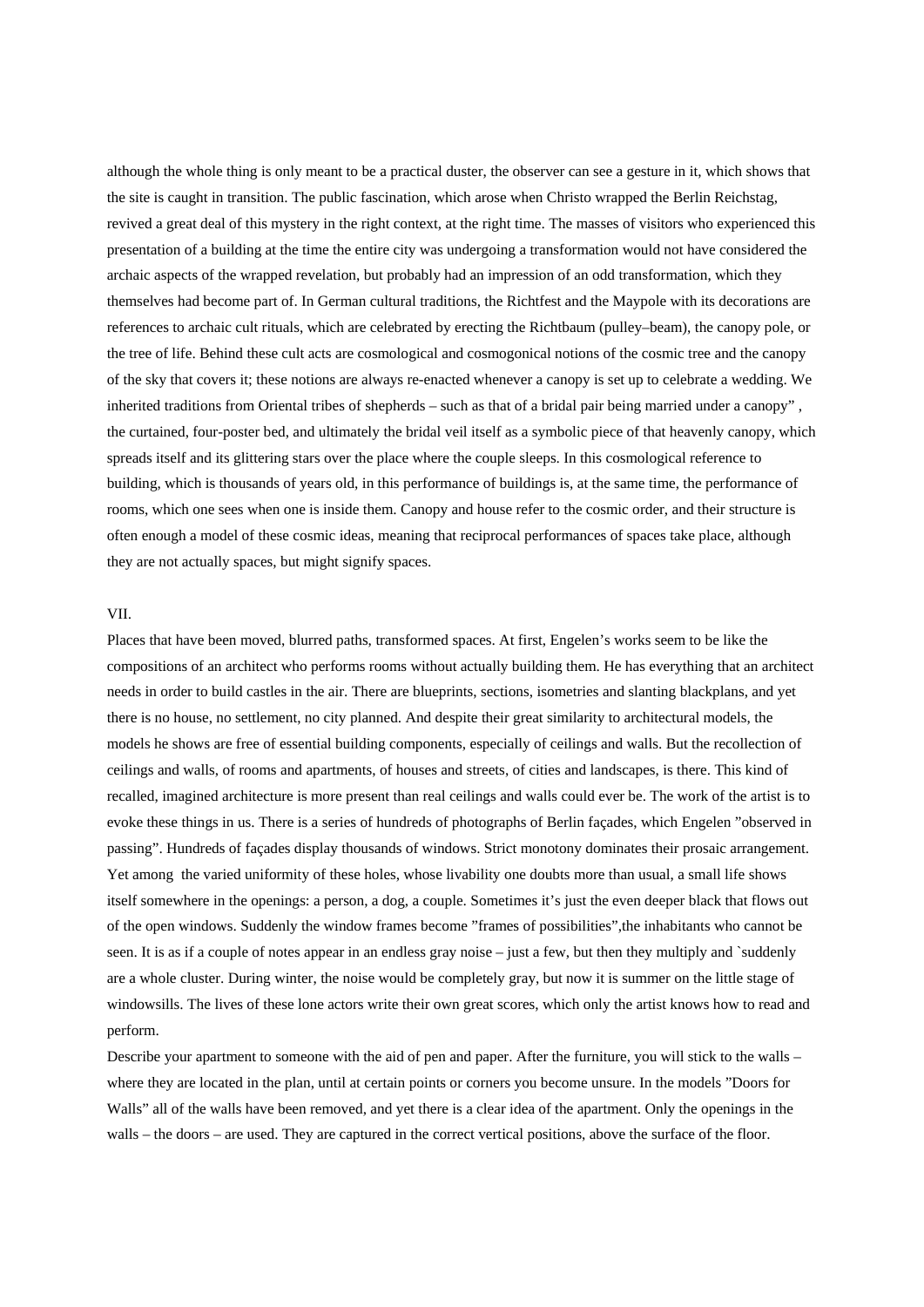Admittedly, the doors themselves stayed at home. They have been captured on photographs, transferred to transparent plates, which represent the doors in the models. Now doors are indeed switches and gears, and as such, they have multiple functions. They can separate or connect – or half-closed, do both. And so, in these images of doors on the site of the doors, sometimes one stands in front of a closed door, sometimes one can see into the room. Because the plates representing the doors are half-transparent, one looks at the studio apartment room with a changed perspective of the model room. Yes, in order to be quite correct, one can see a third room, the exhibition space, in the background and in the reflections of the plates. So here, there is some overlapping, some shifting, which reminds us of listening or remembering. Without these kinds of overlaps and shifts of things past and present, it would not be possible to either listen or remember. When walking through it, each visitor will experience the model space, which is in 1:1 scale, in different ways, but in any case, it will not be experienced as one experiences the original. After all, one goes through the doors here, and there, through the wall. In this case, one could even call them "silent surfaces", in the way graphic designers speak of "silent lines". They are only there because our imagination creates them by connecting the points. Under theseconditions, the absence (of lines, surfaces, etc.) has an effective advantage over the presence: the viewer puts himself into the game. And this is how spaces without walls want to be performed. Engelen has also dedicateda musical composition to the doors, "Slamming Doors Composition No.1". Doors are not just switches. In opening and closing, they are acoustic witnesses of what happened to them. Each door, each movement of the door, sounds different; and then the users, the inhabitants – everyone opens and closes doors differently. Closing a door, especially, is a language without words. First, the composer arranges the doors the way oneseparates woodwinds from brass instruments. Then he adds exact construction instructions. The door players are instructed to maltreat the doors in four volumes according to the pattern S, M, L, XL, from quiet to very loud, in seven fixed modes of movement

(including the feet). The score gives the players precise instructions on how to accompany their actions with singing, speaking, and yelling. However, they choose which part of the score they will play. It remains to be seen if one should consider the slamming doors composition as a sound sculpture, a concert or an acoustically activated listening space.

William Engelen is a Dutch artist living in Berlin. Like most Dutch people, he is concerned with limited spaces, which must be arranged, defended and used as effectively as possible. There is a drive to increase them. These spaces are artificially multiplied; they carry the traces of ingenious regulation. The repertoire of this planning and these inscriptions in the landscape return in the scores and models, with different sites and meanings. Like his Dutch architectural colleagues from MVRDV, Engelen overlaps `layers of surfaces, turning them into overlapping graphic patterns that now refer to space, now to time. He employs architectural models as patterns to be used in performing his compositions; frequencies are taken from procedures such as chess games. Depending upon the number of times they appear in the fields, hemakes tall columns, either moving up or down. Ordinary life is full of such frequencies, which follow habits and odd rules of play. Engelen prepares their patterns so carefully that he can hear and see them. His scores can change what has been seen into something to hear or give what has been heard a visible – even sculptural – order. But there is something else, too. There is always the trace of a movement or a kind of melody, which either meanders or jumps over, under, in front of, behind or between these surfaces. It appears to